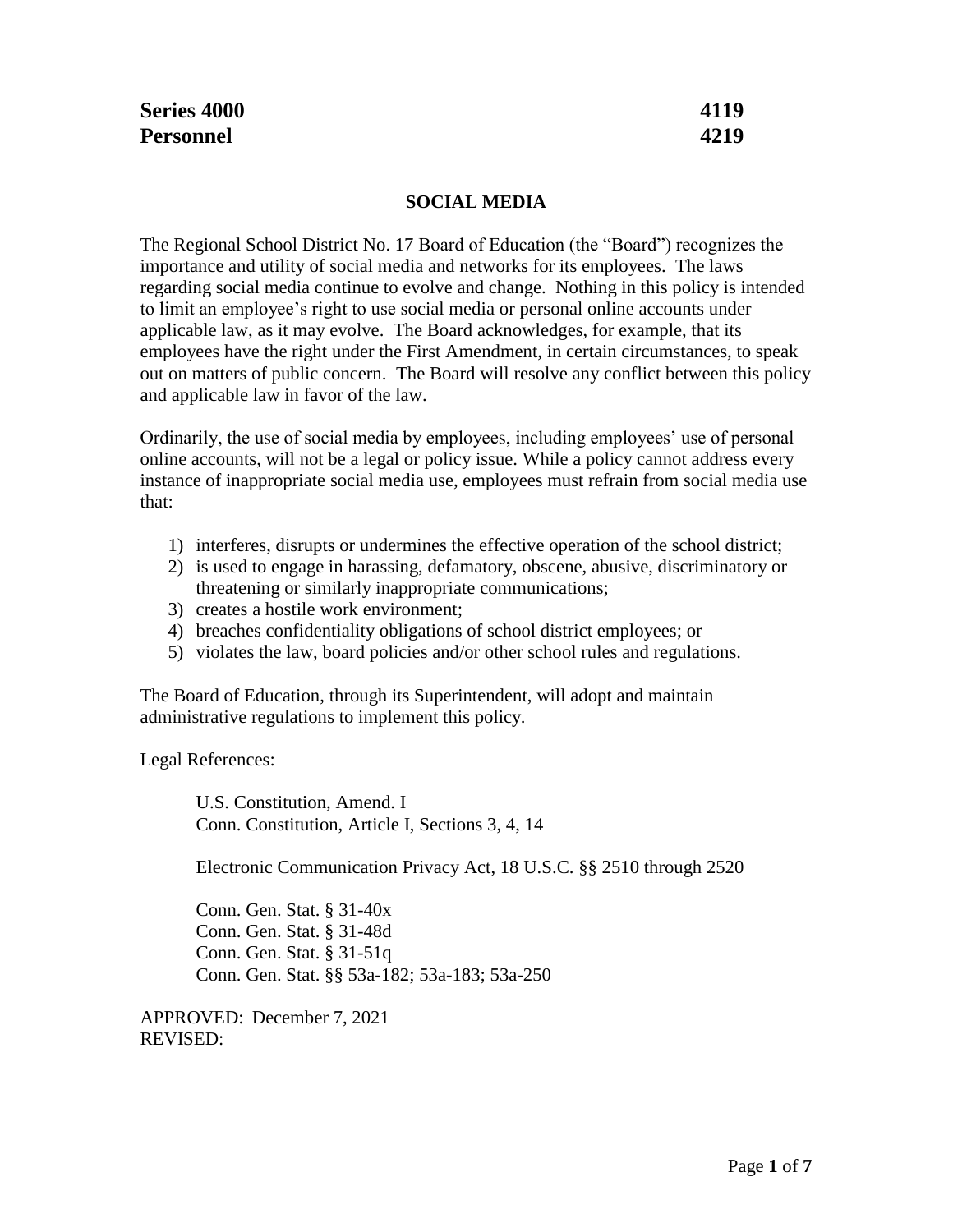#### **ADMINISTRATIVE REGULATIONS REGARDING USE OF SOCIAL MEDIA**

The Regional School District No. 17 Board of Education (the "Board") recognizes the importance and utility of social media and networks for its employees. The laws regarding social media continue to evolve and change. Nothing in the Board's policy or these administrative regulations is intended to limit an employee's right to use social media or personal online accounts under applicable law, as it may evolve. The Board acknowledges, for example, that its employees have the right under the First Amendment, in certain circumstances, to speak out on matters of public concern. The Board will resolve any conflict between the Board's policy or these regulations and applicable law in favor of the law.

Ordinarily, the use of social media by employees, including employees' personal online accounts, will not be a legal or policy issue. While a policy or regulation cannot address every instance of inappropriate social media use, employees must refrain from social media use that:

- 1) interferes, disrupts or undermines the effective operation of the school district;
- 2) is used to engage in harassing, defamatory, obscene, abusive, discriminatory or threatening or similarly inappropriate communications;
- 3) creates a hostile work environment;
- 4) breaches confidentiality obligations of school district employees; or
- 5) violates the law, Board policies and/or other school rules and regulations.

### **Definitions**:

The rapid speed at which technology continuously evolves makes it difficult, if not impossible, to identify all types of social media.

Thus, the term Social Media includes a variety of online tools and services that allow users to publish content and interact with their audiences. By way of example, social media includes, but is not limited to, the following websites or applications, including an employee's personal online account using such social media:

- (1) social-networking (e.g. Facebook, LinkedIn, Google+, Classmates.com);
- (2) blogs and micro-blogs (e.g. Twitter, Tumblr, Medium);
- (3) content-sharing (e.g. Scribd, SlideShare, DropBox);
- (4) imagesharing, videosharing or livestreaming (e.g. Snapchat, Periscope, Flickr, YouTube, Instagram, Vine, Pinterest);
- (5) other sharing sites or apps such as by sound, location, news, or messaging, etc. (e.g. Reddit, Kik, Yik Yak, SoundCloud, WhatsApp).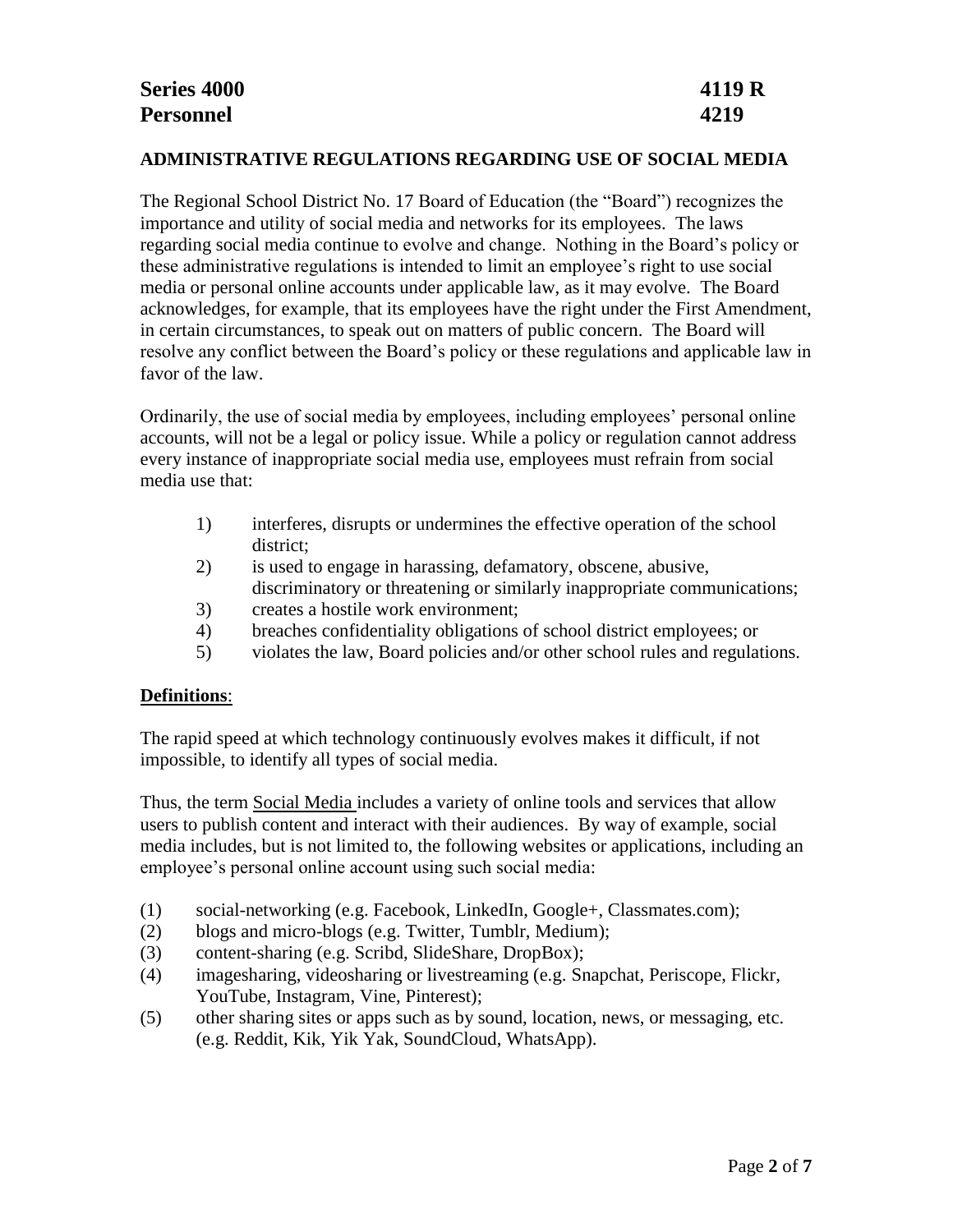Board of Education includes all names, logos, buildings, images and entities under the authority of the Board of Education.

Electronic communications device includes any electronic device that is capable of transmitting, accepting or processing data, including, but not limited to, a computer, computer network and computer system, and a cellular or wireless telephone.

Personal online account includes any online account that is used by an employee exclusively for personal purposes and unrelated to any business purpose of the Board, including, but not limited to electronic mail, social media and retail-based Internet websites. Personal online account does not include any account created, maintained, used or accessed by an employee for a business, educational or instructional purpose of the Board.

### **Rules Concerning District-Sponsored Social Media Activity**

- 1. In order for an employee to use social media sites as an educational tool or in relation to extracurricular activities or programs of the school district, the employee must seek and obtain the prior permission of his/her supervisor.
- 2. Employees may not use personal online accounts to access social media for classroom activities without express permission of the employee's supervisor. Where appropriate and with permission, district-sponsored social media accounts should be used for such purposes.
- 3. If an employee wishes to use social media sites to communicate meetings, activities, games, responsibilities, announcements etc., for a school-based club or a schoolbased activity or an official school-based organization, or an official sports team, the employee must also comply with the following rules:
	- o The employee must receive the permission of his/her immediate supervisor.
	- o The employee must not use his/her personal online account for such purpose, but shall use his/her Board-issued account.
	- o The employee must ensure that such social media use is compliant with all Board of Education policies, regulations, and applicable state and federal law, including the provision of required legal notices and permission slips to parents.
	- o The employee must set up the club, etc. as a group list which will be "closed" (e.g. membership in the group is limited to students, parents and appropriate school personnel), and "monitored" (e.g. the employee had the ability to access and supervise communications on the social media site).
	- o Parents shall be permitted to access any page that their child has been invited to join.
	- o Access to the page may only be permitted for educational purposes related to the club, activity, organization or team.
	- o The employee responsible for the page will monitor it regularly.
	- o The employee's supervisor shall be permitted access to any page established by the employee for a school-related purpose.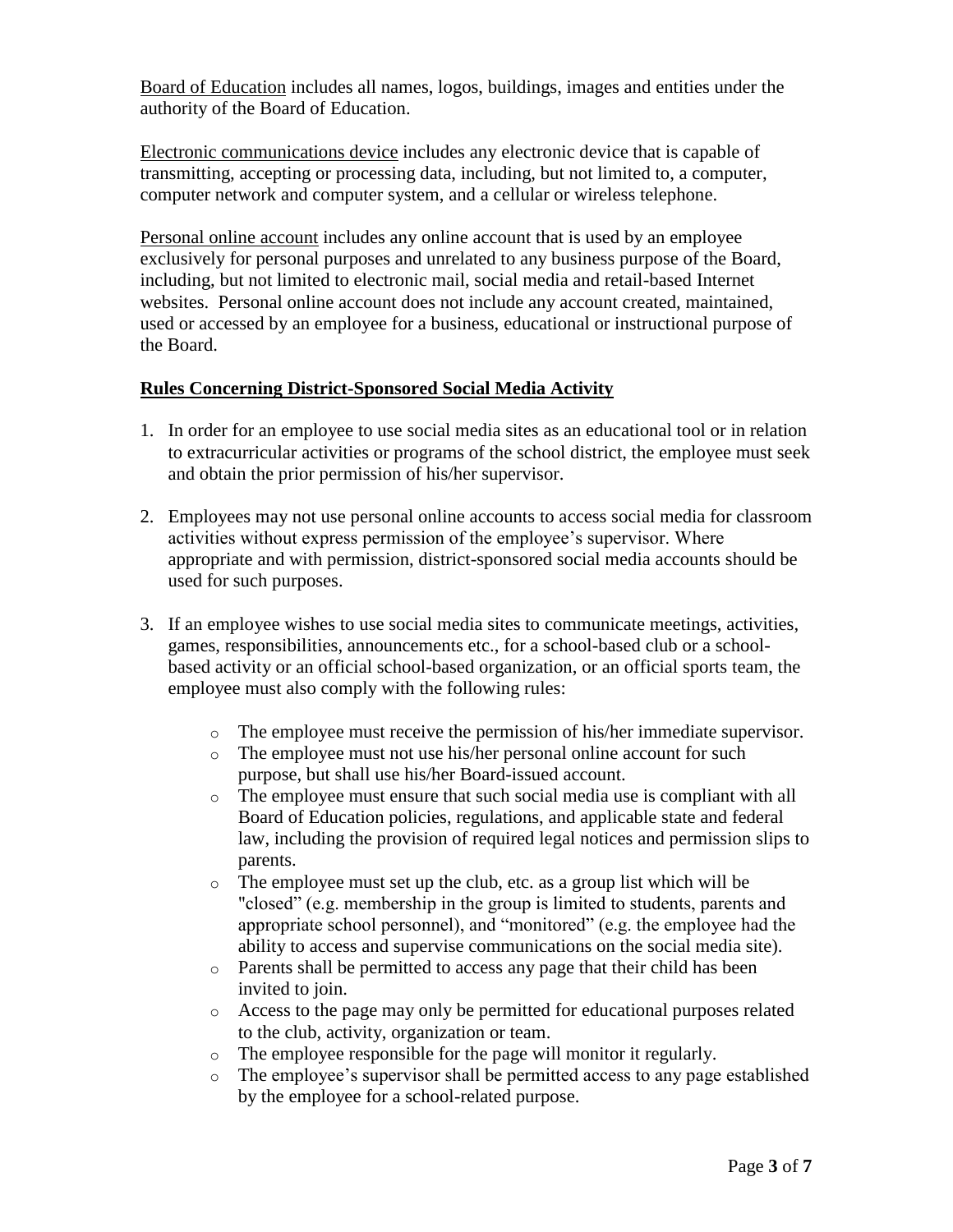- o Employees are required to maintain appropriate professional boundaries in the establishment and maintenance of all such district-sponsored social media activity.
- 4. Employees are prohibited from making harassing, defamatory, obscene, abusive, discriminatory or threatening or similarly inappropriate statements in their social media communications using district-sponsored sites or accounts or through Boardissued electronic accounts.
- 5. Employees are required to comply with all Board of Education policies and procedures and all applicable laws with respect to the use of electronic communications devices, networks, Board-issued accounts, or when accessing district-sponsored social media sites or while using personal devices on the district's wireless network or while accessing district servers.
- 6. The Board of Education reserves the right to monitor all employee use of district computers and other electronic devices, including employee blogging and social networking activity. An employee should have no expectation of personal privacy in any communication made through social media, including personal online accounts, while using district electronic communications devices.
- 7. All communications through district-sponsored social media or Board-issued electronic accounts must comply with the Board of Education's policies concerning confidentiality, including the confidentiality of student information. If an employee is considering sharing information and is unsure about the confidential nature of the information, the employee shall consult with his/her supervisor prior to communicating such information.
- 8. An employee may not link a district-sponsored social media page to any personal online account or sites not sponsored by the school district.
- 9. An employee may not use district-sponsored social media or Board-issued electronic accounts for communications for private financial gain, political, commercial, advertisement, proselytizing or solicitation purposes.
- 10. An employee may not use district-sponsored social media or Board-issued electronic accounts in a manner that misrepresents personal views as those of the Board of Education, individual school or school district, or in a manner that could be construed as such.

## **Rules Concerning Personal Online Accounts**

1. The Board understands that employees utilize social media and the web for personal matters in the workplace. The Board of Education reserves the right to monitor all employee use of district electronic communications devices, including a review of online and personal social media activities. An employee should have no expectation of personal privacy in any personal communication made through social media while using district computers, district-issued cellular telephones or other electronic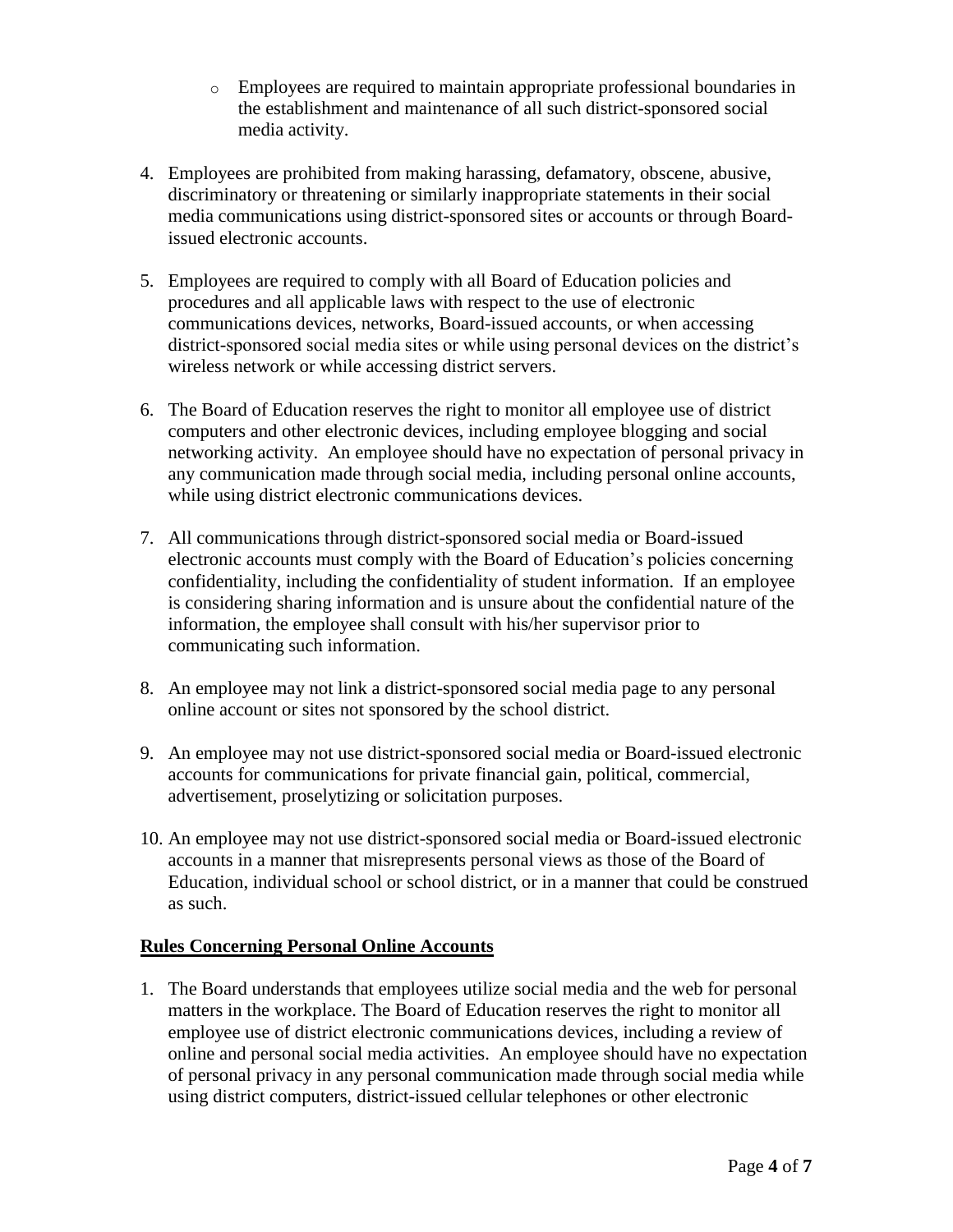communications devices. While the Board reserves the right to monitor use of its electronic communications devices, employees may engage in incidental personal use of social media in the workplace so long as such use does not interfere with operations and productivity, and does not violate other Board policies.

- 2. An employee may not mention, discuss, reference or link to the Board of Education, the school district or its individual schools, programs or teams using personal online accounts or other sites or applications in a manner that could reasonably be construed as an official school district communication, unless the employee also states within the communication that such communication is the personal view of the employee of the school district and that the views expressed are the employee's alone and do not represent the views of the school district or the Board of Education. An example of such a disclaimer is: "the opinions and views expressed are those of the author and do not necessarily represent the position or opinion of the school district or Board of Education." For example, except as may be permitted by Board policy, employees may not provide job references for other individuals on social media that indicate that such references are made in an official capacity on behalf of the Board of Education.
- 3. Employees are required to maintain appropriate professional boundaries with students, parents, and colleagues. For example, absent an unrelated online relationship (e.g., relative, family friend, or personal friendship unrelated to school), it is not appropriate for a teacher or administrator to "friend" a student or his/her parent or guardian or otherwise establish special relationships with selected students through personal online accounts, and it is not appropriate for an employee to give students or parents access to personal postings unrelated to school.
- 4. In accordance with the public trust doctrine, employees are advised to refrain from engaging in harassing, defamatory, obscene, abusive, discriminatory or threatening or similarly inappropriate communications through personal online accounts. Such communications reflect poorly on the school district's reputation, can affect the educational process and may substantially and materially interfere with an employee's ability to fulfill his/her professional responsibilities.
- 5. Employees are individually responsible for their personal communications through social media and personal online accounts. Employees may be sued by other employees, parents or others, and any individual that views an employee's communication through social media and personal online accounts as defamatory, pornographic, proprietary, harassing, libelous or creating a hostile work environment. In addition, employees should consider refraining from posting anything that belongs to another person or entity, such as copyrighted publications or trademarked images. As all of these activities are outside the scope of employment, employees may be personally liable for such claims.
- 6. Employees are required to comply with all Board of Education policies and procedures with respect to the use of electronic communications devices when accessing personal online accounts and/or social media through district computer systems. Any access to personal online accounts and/or personal social media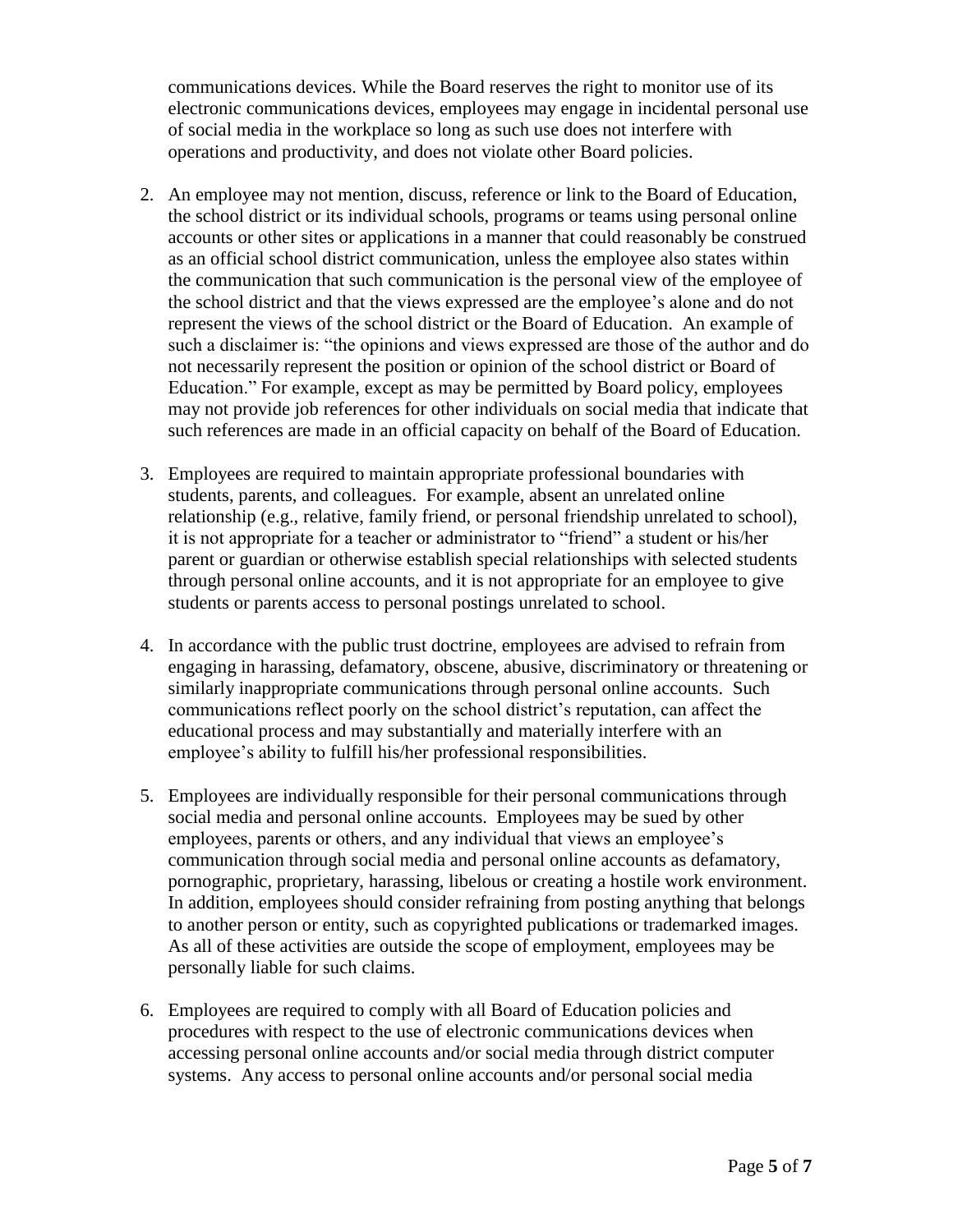activities while on school property or using school district equipment must comply with those policies, and may not interfere with an employee's duties at work.

- 7. All communications through personal online accounts and/or social media must comply with the Board of Education's policies concerning confidentiality, including the confidentiality of student information. If an employee is considering sharing information and is unsure about the confidential nature of the information, the employee shall consult with his/her supervisor prior to communicating such information.
- 8. An employee may not post official Board of Education material using a personal online account without written permission of his/her supervisor.
- 9. All of the Board of Education's policies and administrative regulations apply to employee use of personal online accounts in the same way that they apply to conduct that occurs in the workplace and off duty conduct.

### **Access to Personal Online Accounts**

- 1. An employee may not be required by his/her supervisor to provide his/her username, password, or other means of authentication of a personal online account.
- 2. An employee may not be required to authenticate or access a personal online account in the presence of his/her supervisor.
- 3. An employee may not be required to invite or accept an invitation from his/her supervisor or required to join a group with the employee's personal online account.

### **Prohibition on Crowdfunding Activities**

Employees are prohibited from engaging in crowdfunding activities (e.g. the use of websites or applications such as DonorsChoose, Kickstarter, GoFundMe, etc.) on behalf of the Board of Education, its schools, classes, or extracurricular teams or clubs.

### **Disciplinary Consequences**

Violation of the Board's policy concerning the use of social media or these administrative regulations may lead to discipline up to and including the termination of employment consistent with state and federal law.

An employee may face disciplinary action up to and including termination of employment if an employee transmits, without the Board's permission, confidential information to or from the employee's personal online account.

An employee may not be disciplined for failing to provide his/her username, password, or other authentication means for accessing a personal online account, failing to authenticate or access a personal online account in the presence of his/her supervisor or failing to